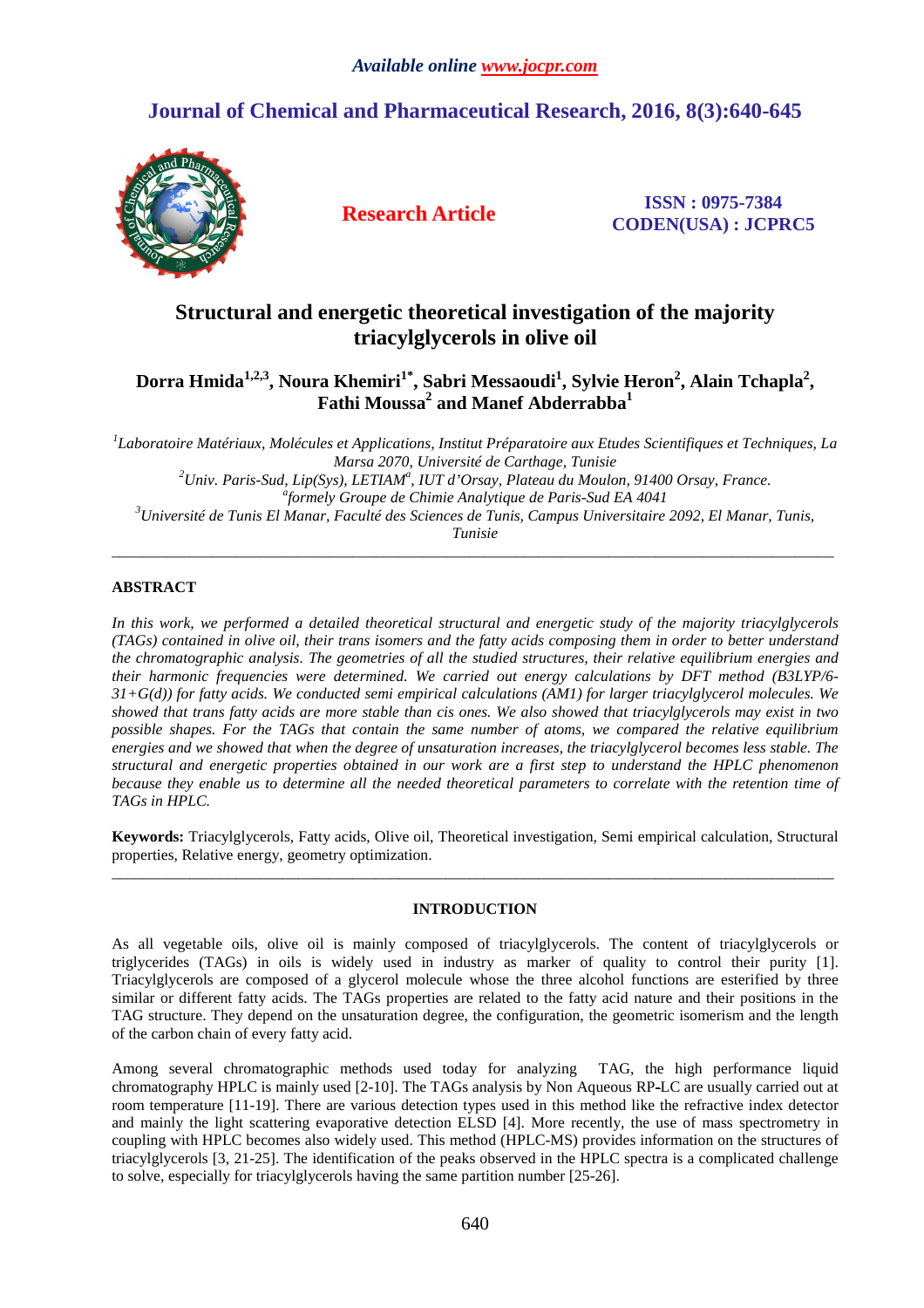So, in order to better understand and interpret the chromatographic behavior of TAG in NARP-LC, we conducted a structural and energetic theoretical study of the various more encountered triacylglycerols observed by HPLC and the fatty acids which compose them. We also studied their corresponding trans isomers. The structural data obtained in our work allow us to determinate all the theoretical properties needed to explain the retention time of each triacylglycerol.

\_\_\_\_\_\_\_\_\_\_\_\_\_\_\_\_\_\_\_\_\_\_\_\_\_\_\_\_\_\_\_\_\_\_\_\_\_\_\_\_\_\_\_\_\_\_\_\_\_\_\_\_\_\_\_\_\_\_\_\_\_\_\_\_\_\_\_\_\_\_\_\_\_\_\_\_\_\_

#### **EXPERIMENTAL SECTION**

We optimized the geometries of the different fatty acids classically involved in the majority triacylglycerols. Then, we used them to determine the stable structures of the various triglycerides in order to compare them. The stability of each molecule was verified by harmonic frequency calculations. We also determined the theoretical infrared spectra of all the studied molecules, for comparing them to the previous published results when infrared detection was used for this type of analysis [20] In addition, we calculated the relative ground state energy for both fatty acids and triacylglycerols. Because of the huge size of some molecular systems, we conducted semi empirical calculations using the AM1 method as implemented in GAUSSIAN09 software.

For the fatty acids, energy calculations were conducted using the Density Functional Theory (DFT) method as implemented in the software GAUSSIAN09. On AM1 optimized structures, we performed DFT energy calculations using the B3LYP functional and the 6-31+G(d) basis set in order to compare the results found using AM1 calculations with those found by use of DFT method.

#### **RESULTS AND DISCUSSION**

The most abundant triacylglycerols contained in olive oil are respectively: OLL, PLL, OOL, POL, PPL, OOO, SOL, POO, PPO and SOO [27]. They are ordered according to their retention time [27]. These triacylglycerols are composed of four fatty acids: Oleic acid O, Linoleic acid L, Stearic acid S and Palmitic acid P. Thus we started our investigation by studying the fatty acids which form the majority TAGs contained in olive oil.

#### **1) Fatty acids contained in the main triacylglycerols**

We optimized the geometries of the four fatty acids composing the majority TAGs and one of their Trans isomer using the semi empirical AM1 method. The relative equilibrium energies of the different fatty acids calculated at AM1 and B3LYP/6-31+G(d)//AM1 levels are presented in table 1.

| Table 1: Fatty acid relative energies calculated by AM1 and DFT methods (eV): |                                   |                   |                                  |  |  |  |
|-------------------------------------------------------------------------------|-----------------------------------|-------------------|----------------------------------|--|--|--|
| <b>Fatty acid</b>                                                             | systematic name                   | AM1 energy $(eV)$ | B3LYP/6-31+G(d)//AM1 energy (eV) |  |  |  |
| <b>Palmitic P</b>                                                             | hexadecanoic                      | $-8.602$          | $-21210.771$                     |  |  |  |
| <b>Stearic S</b>                                                              | octadecanoic                      | $-9.197$          | $-23350.319$                     |  |  |  |
| Oleic O                                                                       | cis-9-octadecenoic                | $-7.928$          | $-23316.763$                     |  |  |  |
| <b>Elaidic E</b>                                                              | trans-9-octadecenoic              | $-7.952$          | $-23316.869$                     |  |  |  |
| Linoleic L                                                                    | cis, cis-9,12-octadecadienoic     | $-6.654$          | $-23283.187$                     |  |  |  |
| <b>Linoelaidic L</b>                                                          | trans, trans-9,12-octadecadienoic | $-6.701$          | $-23283.401$                     |  |  |  |

The different optimized structures of the 6 fatty acids are plotted in figure 1. Observing this figure we note that the saturated acids (P and S) and the trans mono and poly unsaturated acid ( E and Le), have a linear structure while the cis mono and poly-unsaturated acids (O and L) have a V shape with an angle equal to 134.2° for the Oleic acid and an angle equal to 97.5° for the Linoleic acid. We also note that the number of atoms in the studied acids is close. It ranges from 16 to 18 atoms by molecule. The Stearic acid has the highest number of atoms (18). Its relative equilibrium energy is the lowest either calculated by AM1 or DFT method (table1). The Palmitic acid has only 16 atoms, it is the smallest molecule and it has the highest DFT relative equilibrium energy.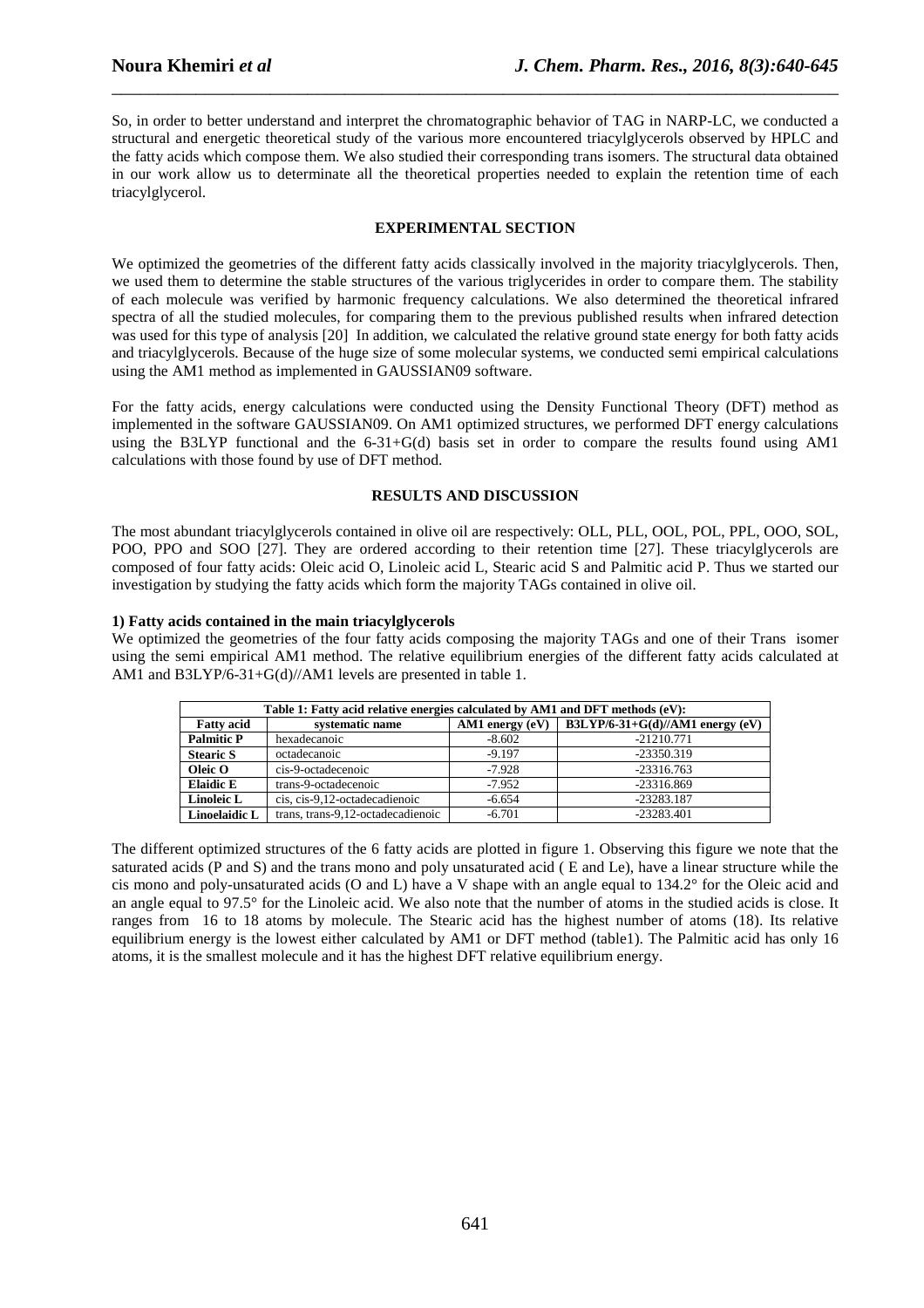

**Figure 1: Studied fatty acids and their relative energies calculated by AM1 method (eV)**  *a) Palmitic acid, b) Stearic acid, c) Oleic acid, d) Elaidic acid, e) Linoleic acid and f) Linoelaidic acid.* 

\_\_\_\_\_\_\_\_\_\_\_\_\_\_\_\_\_\_\_\_\_\_\_\_\_\_\_\_\_\_\_\_\_\_\_\_\_\_\_\_\_\_\_\_\_\_\_\_\_\_\_\_\_\_\_\_\_\_\_\_\_\_\_\_\_\_\_\_\_\_\_\_\_\_\_\_\_\_

Comparing the equilibrium energies calculated by AM1 or DFT methods of the Elaidic acid E and the Oleic acid O (table 1), we note that the Oleic acid has the highest energy in both cases. Thus the trans isomer E is more stable than the cis isomer O. Also, when we compare the energies of the trans isomer Linoelaidic Le and the cis isomer Linoleic L calculated by AM1 and DFT methods (table1), we note that the trans isomer has lower energy than the cis one so Le is more stable than L. Even if trans isomers are more stable than cis ones, generally the fatty acids that occur naturally have a cis. configuration Trans fats are found in industrial foods after the thermal treatment of oils. In addition, cis fatty acids and triglycerides produced from them do not solidify as readily as trans fatty acids and their corresponding triglycerides.

#### **2) Majority triacylglycerols**

The triacylglycerols contained in olive oil are currently well separated by NARP-LC. The first one is detected at about 6.44 min with a retention factor equal to 4.1 (table2). It is the homogeneous triacylglycerol composed by three Linoleic acids LLL. The majority TAG in olive oil are later detected in the range 8.47 - 21.40 min (retention factors range: 5.6-16) (table2). In order to rationalize the retention order of TAG several properties need to be determined. So we carried out a structural and energetic investigation of these molecules as well as their corresponding trans isomers. We also studied the first detected TAG (LLL) and its trans isomer (LeLeLe) in order to compare it with the majority TAG. The structural data enable us to get all the theoretical properties needed to correlate with the retention time.

| Table 2: The majority detected Triglycerides, their relative theoretical energies (eV) and their retention time by HPLC |                                 |                 |  |  |
|-------------------------------------------------------------------------------------------------------------------------|---------------------------------|-----------------|--|--|
| TAGs:                                                                                                                   | AM1 energy $\left( eV\right)$ : | tr (min) $[27]$ |  |  |
| LLL                                                                                                                     | $-18.3111$                      | 6.44            |  |  |
| <b>OLL</b>                                                                                                              | $-19.6323$                      | 8.47            |  |  |
| <b>PLL</b>                                                                                                              | $-20.2555$                      | 9.11            |  |  |
| <b>OOL</b>                                                                                                              | $-20.8826$                      | 11.3            |  |  |
| <b>POL</b>                                                                                                              | $-21.6124$                      | 12.16           |  |  |
| <b>PPL</b>                                                                                                              | $-22.2032$                      | 13.09           |  |  |
| 000                                                                                                                     | $-22.1579$                      | 15.23           |  |  |
| <b>SOL</b>                                                                                                              | $-22.1719$                      | 15.78           |  |  |
| POO                                                                                                                     | $-22.8870$                      | 16.43           |  |  |
| <b>PPO</b>                                                                                                              | $-23.5572$                      | 17.80           |  |  |
| <sub>SOO</sub>                                                                                                          | $-23.4820$                      | 21.40           |  |  |

In table 3, we summarize the energies of all the studied triacylglycerols (majority TAGs : LLL, POP and PLP and their trans isomers LeLeLe, PEP and PLeP). We classified them according to their number of atoms and their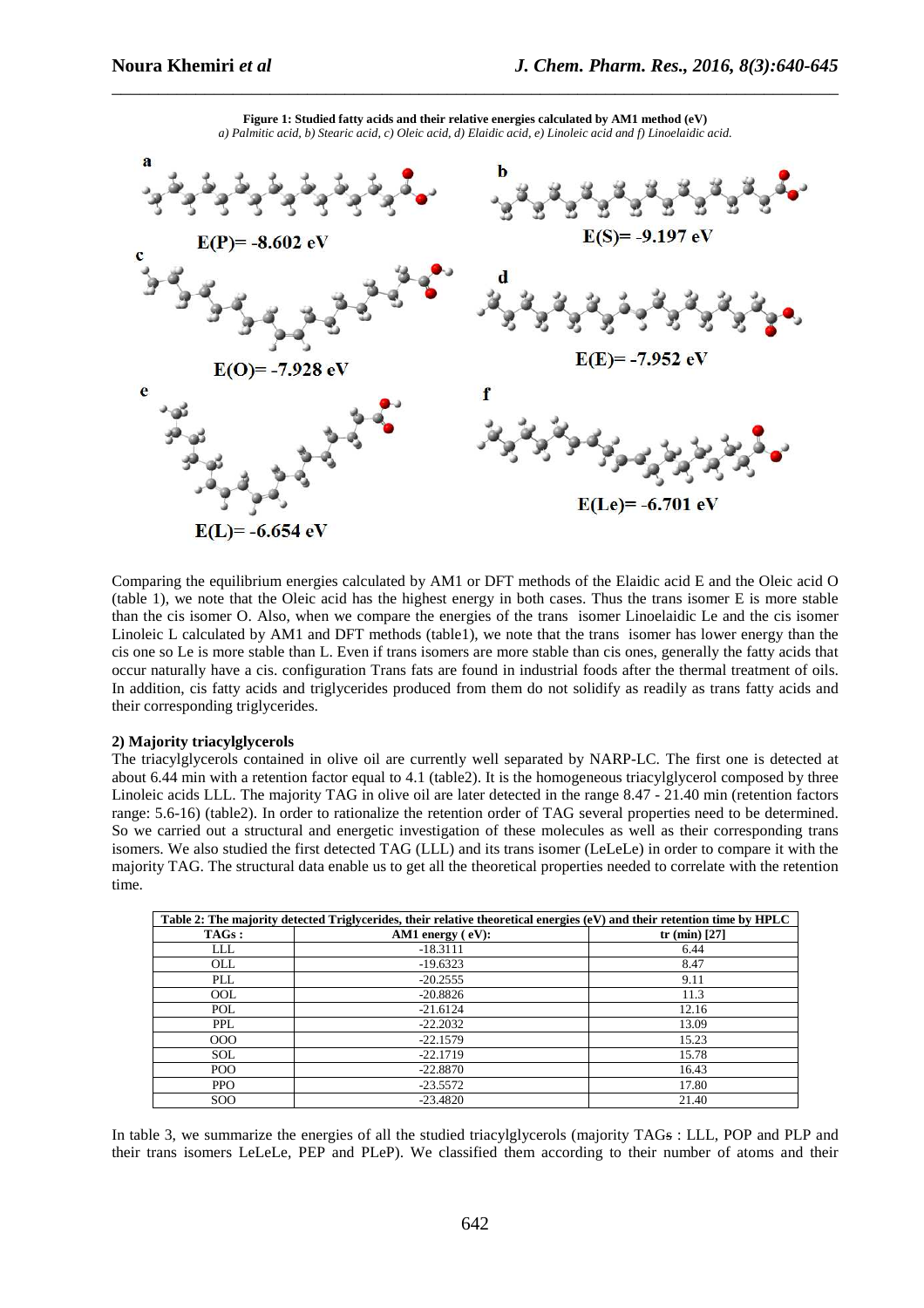| Table 3 : The relative energies of all the studied triglycerides, their number of atoms and their number of electrons |               |                             |                              |  |  |  |
|-----------------------------------------------------------------------------------------------------------------------|---------------|-----------------------------|------------------------------|--|--|--|
| <b>Number of atoms:</b>                                                                                               | Triglyceride: | <b>Number of electrons:</b> | <b>Relative energy (eV):</b> |  |  |  |
| 169                                                                                                                   | SOO.          | 496                         | $-23.482$                    |  |  |  |
|                                                                                                                       | <b>SEE</b>    |                             | $-23.510$                    |  |  |  |
|                                                                                                                       | 000           | 494                         | $-22.158$                    |  |  |  |
|                                                                                                                       | <b>EEE</b>    |                             | $-22.283$                    |  |  |  |
| 167                                                                                                                   | <b>SOL</b>    |                             | $-22.172$                    |  |  |  |
|                                                                                                                       | <b>SELe</b>   |                             | $-22.263$                    |  |  |  |
|                                                                                                                       | <b>OOL</b>    |                             | $-20.883$                    |  |  |  |
| 165                                                                                                                   | EELe          | 492                         | $-21.036$                    |  |  |  |
|                                                                                                                       | OLL           | 490                         | $-19.632$                    |  |  |  |
|                                                                                                                       | ELeLe         |                             | $-19.757$                    |  |  |  |
| 163                                                                                                                   | POO           |                             | $-22.887$                    |  |  |  |
|                                                                                                                       | PEE           | 480                         | $-22.907$                    |  |  |  |
|                                                                                                                       | <b>LLL</b>    | 488                         | $-18.311$                    |  |  |  |
| 161                                                                                                                   | LeLeLe        |                             | $-18.464$                    |  |  |  |
|                                                                                                                       | POL           | 478                         | $-21.612$                    |  |  |  |
|                                                                                                                       | PELe          |                             | $-21.687$                    |  |  |  |
|                                                                                                                       | PLL           | 476                         | $-20.255$                    |  |  |  |
|                                                                                                                       | PLeLe         |                             | $-20.357$                    |  |  |  |
|                                                                                                                       | POP           | 466                         | $-23.481$                    |  |  |  |
| 159                                                                                                                   | <b>PEP</b>    |                             | $-23.504$                    |  |  |  |
|                                                                                                                       | <b>PPO</b>    |                             | $-23.557$                    |  |  |  |
|                                                                                                                       | <b>PPE</b>    |                             | $-23.581$                    |  |  |  |
|                                                                                                                       | <b>PLP</b>    | 464                         | $-22.206$                    |  |  |  |
|                                                                                                                       | PLeP          |                             | $-22.257$                    |  |  |  |
| 157                                                                                                                   | <b>PPL</b>    |                             | $-22.203$                    |  |  |  |
|                                                                                                                       | PPLe          |                             | $-22.254$                    |  |  |  |

number of electrons. Observing table 3 we note that trans isomers are always less energetic than cis isomers. Thus they are the most stable.

\_\_\_\_\_\_\_\_\_\_\_\_\_\_\_\_\_\_\_\_\_\_\_\_\_\_\_\_\_\_\_\_\_\_\_\_\_\_\_\_\_\_\_\_\_\_\_\_\_\_\_\_\_\_\_\_\_\_\_\_\_\_\_\_\_\_\_\_\_\_\_\_\_\_\_\_\_\_

For triacylglycerols having the same number of atoms, we note that the TAGs which have the lowest number of electrons or the lowest degree of unsaturation are the most stable ones (POP is more stable than PLL, POO is more stable than OLL and POL is more stable than LLL).

Comparing the regioisomers of TAGs which have the same electron number, PPO is more stable than POP while PLP is more stable than PPL. The energy gap is small. It is equal to 0.003 eV for PPO and POP and equal to 0.076 eV for PLP and PPL. Such pairs of regioisomers of TAG are very difficult to separate. In the experimental conditions used in the present work they are not separated. Concerning the pairs SOL/OOO SELe/EEE which have the same number of atoms and electrons, their energies are so close. Concerning the pair with cis fatty acid isomers isomer SOL is less energetic than OOO while the one with trans fatty acid isomers EEE is less energetic than SELe.

We present in figure 2 the structures of all the studied triacylglycerols. We note the existence of two possible shapes. A first shape in which the three fragments are spaced from each other and a second shape in which two fragments are very close (almost parallel) and the third one forms with them a very large angle of about 120° or more. Ten triacylglycerols have the second shape (OOL, EELe, OOO, EEE, PEE, SEE, SOL, SELe, PPO, PPE) while the other 16 ones have the first spaced shape.

The different angles between the fragments composing the triglycerides are mentioned in figure 2. Comparing the angles between the close fragments in the TAGs having the second shape, we note that OOL has the largest angle (20.121°) while EELe has the smallest one (11.903°). The gap between these angles is equal to 8.218°. OOO and EEE also have different angles between their close fragments with a gap equal to 7.529°. The structures of PPO and PPE are very close, they have close angles between their parallel fragments, the gap is equal to 0.002°.

Twenty-six triacylglycerols are studied in our work. All the studied structures are found not coplanar. Each triacylglycerol is composed by two planes, the first one is composed by two fragments and the second one contains the third fragment. The number of atoms of triacylglycerols ranges between 157 and 169 atoms and the number of electrons ranges between 464 and 496 electrons. The smallest majority triglyceride contained in olive oil is PPL. It has 157 atoms and 464 electrons. While the largest majority triglyceride is SOO with 169 atoms and 496 electrons.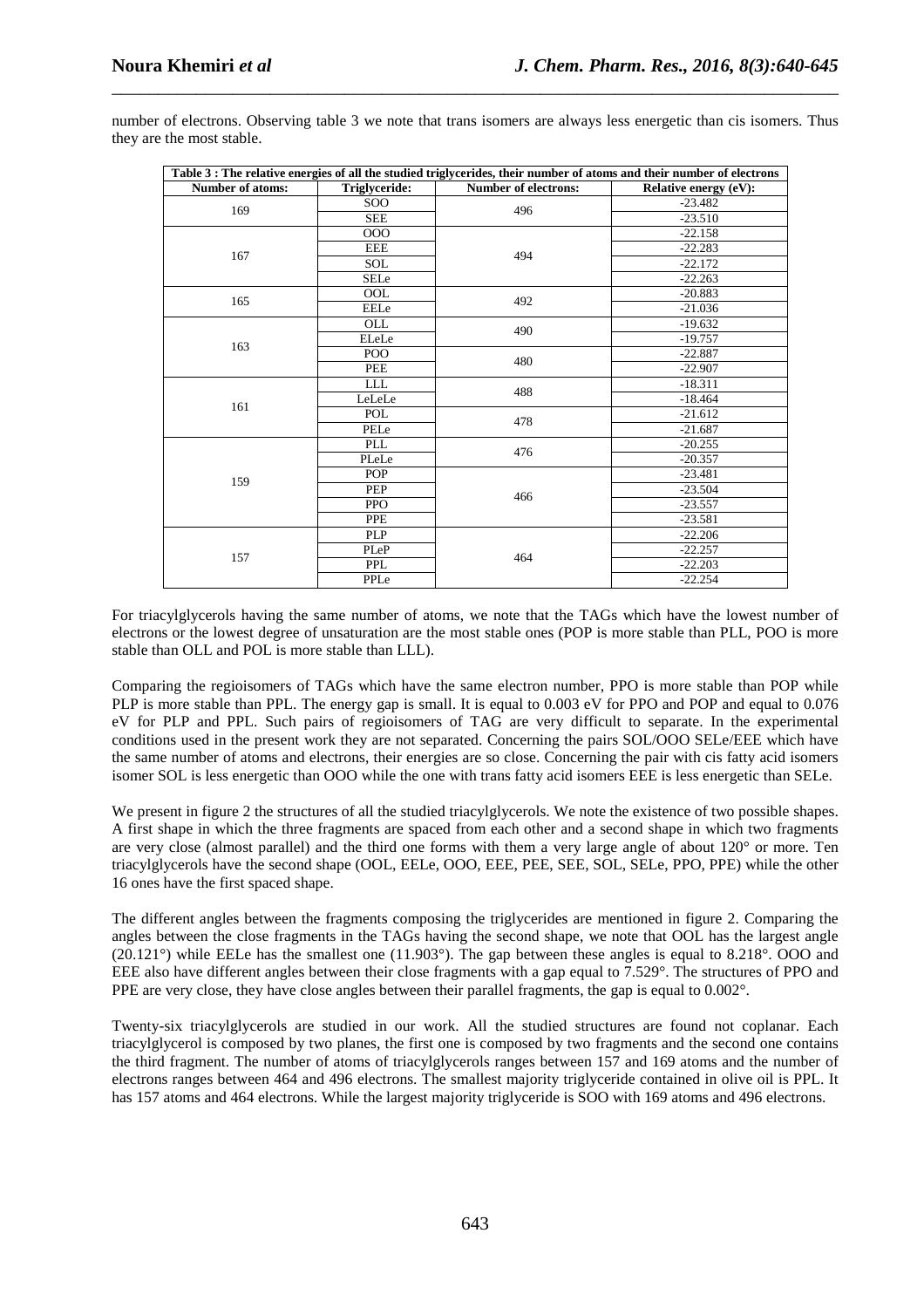

**Figure 2: Optimized structures of all the studied Triglycerides** 

\_\_\_\_\_\_\_\_\_\_\_\_\_\_\_\_\_\_\_\_\_\_\_\_\_\_\_\_\_\_\_\_\_\_\_\_\_\_\_\_\_\_\_\_\_\_\_\_\_\_\_\_\_\_\_\_\_\_\_\_\_\_\_\_\_\_\_\_\_\_\_\_\_\_\_\_\_\_